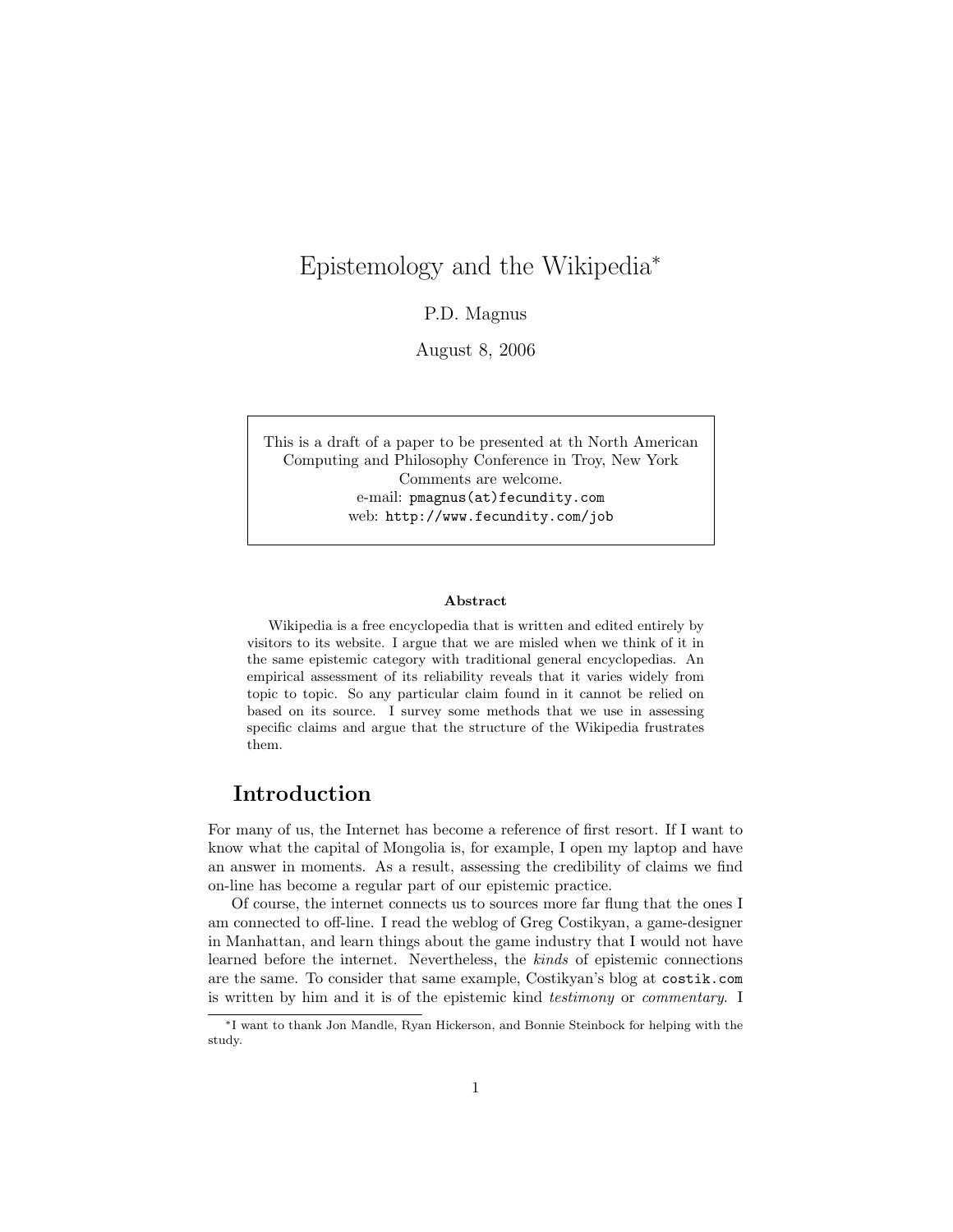know how to assess such things. If an anonymous blogger comments on a bit of news that he read on another blog. . . and so on with the news passed from person to person, it is gossip. I am dubious of it, just as I would be dubious of gossip off-line. On-line species are different, perhaps, but the epistemic genera are familiar.

I have argued elsewhere that this holds for claims made on homepages, in forums, and in chatrooms [Mag01]. I want to argue here that it does not hold for Wikipedia.

Wikipedia (http://en.wikipedia.org), which bills itself as 'The Free Encyclopedia,' is constituted entirely by the contributions of visitors to its website. Participants write, rewrite, and discuss the entries. In the words of a recent New York Times article, Wikipedia raises "a single nagging epistemological question: Can an article be judged as credible without knowing its author?" [Str06]. The mere fact that "epistemological" issues are raised in the Times should pique our interest. The suggestion, I take it, is that Wikipedia is something new. Is it? Or is it just another on-line variant of a familiar off-line epistemic kind?

#### First: the genus encyclopedia

It may be tempting to give this quick answer: The Wikipedia is a species of the genus encyclopedia, and we know how to deal with encyclopedias. It is an instance of an already familiar kind. Although grade school kids might use the Encyclopædia Britannica as their primary source in writing a report, we hope they outgrow it. For an adult, an encyclopedia may serve as a first source, providing orientation in an unfamiliar field, but only as a last source if the information does not need to be especially accurate. This is not meant to stigmatize encyclopedias, but to put them in perspective. So, the tempting reply concludes, the Wikipedia is no different.

Wikipedia's own guide contains this sort of reasoning,<sup>1</sup> but I want to argue that pigeon-holing the Wikipedia as an encyclopedia overlooks ways in which it is different than Britannica. Perhaps Wikipedia is not even so reliable as a typical encyclopedia, but set that concern aside for a moment; I will return to it in the next section. Several practical differences make the Wikipedia more likely than Britannica to be a first— and last— source.

First, Wikipedia is more readily accessed. General encyclopedias compete with books; once I am already going to a bookshelf or the library, the incremental cost of checking a weightier source is relatively small. Wikipedia only directly competes with other on-line resources. For example, a friend of mine was preparing a lecture in which she was going to briefly discuss pragmatism. She checked the Stanford Encyclopedia of Philosophy (http://plato.stanford.edu) first, but the SEP entry on pragmatism was not written yet. Pressed for time, she consulted the Wikipedia. It was easy.<sup>2</sup>

<sup>&</sup>lt;sup>1</sup> "Remember that *any* encyclopedia is a starting point for research, not an ending point" [Wik06]

<sup>2</sup>Wikipedia says of itself, "Wikipedia is increasingly used by everyone in the academic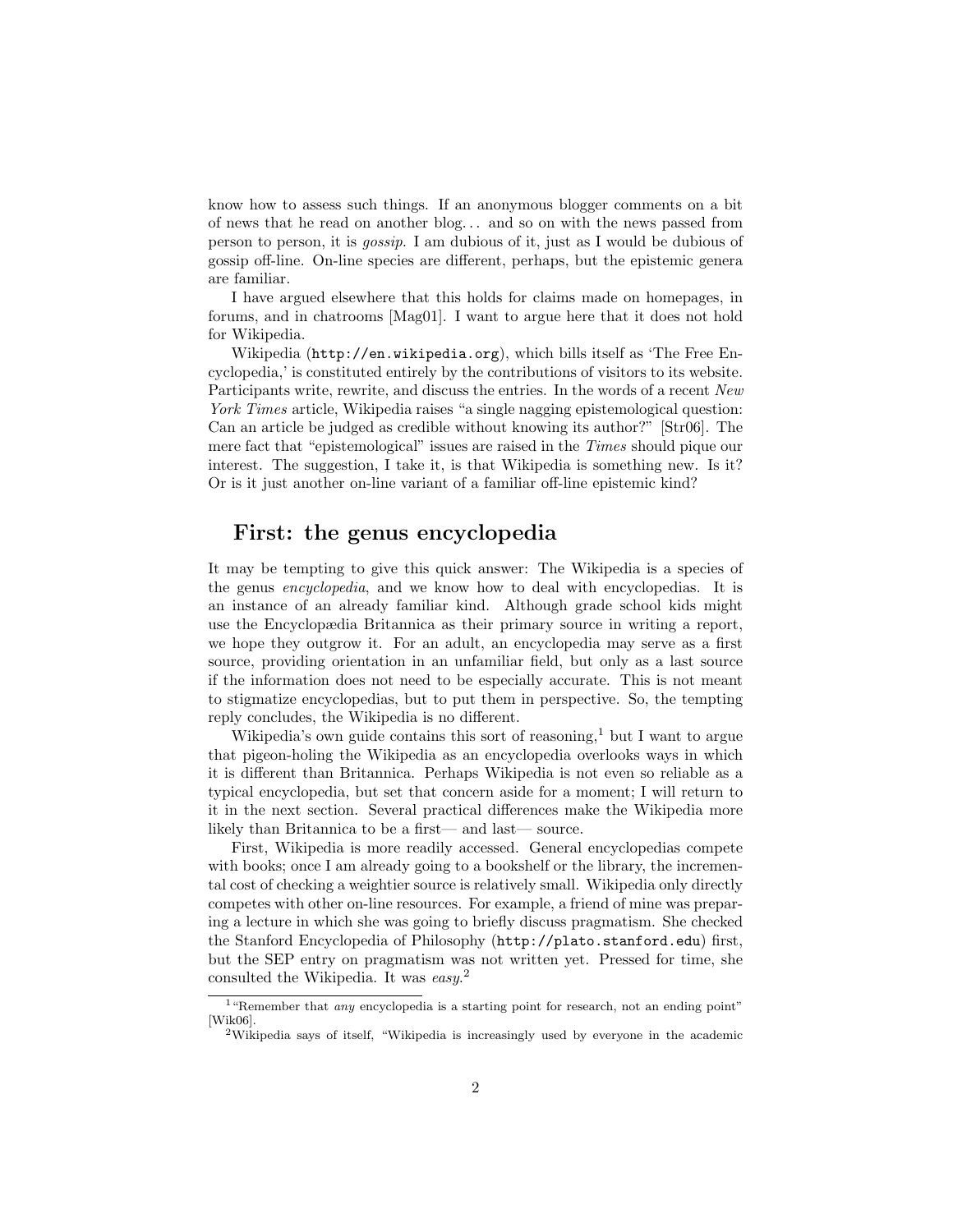Second, we are often led to the Wikipedia even if we do not start there. For many topics, the Wikipedia entry will be on the first page of web search hits. Even if I avoid visiting the Wikipedia directly, I will still encounter content from it. The content of Wikipedia is under a GNU Free Documentation License, and so may be freely reproduced. The About.com encyclopedia, for example, is copied from Wikipedia verbatim.

Third, Wikipedia has a breadth that general encyclopedias do not. For example, it has a brief entry for the Polish philosopher Kazimierz Twardowski; Britannica has none. Because Wikipedia receives new contributions all the time, it also has more information about popular culture and current events than a traditional encyclopedia.<sup>3</sup>

### Second: data and anecdotes

Suppose that I am correct and that Wikipedia is not, in use, a member of the genus encyclopedia. Is it even so reliable?

This is not a question that can be answered in the abstract. The mechanism underlying the Wikipedia, in and of itself, has no intrinsic reliability. If an entry is maintained by informed contributors, without pervasive bias or sabotage, then it will probably have things right. If an entry is written by clueless rubes or hacked out by partisans, then it probably has things wrong.<sup>4</sup>

So the Wikipedia's reliability is a contingent, empirical matter. A recent study in the journal Nature [Gil05] compared Wikipedia and Encyclopædia Britannica articles on a great range of scientific topics. The study concludes that the two are not so different. It is hard to perform significance tests on results like these, but this is how the result was summarized:

Only eight serious errors, such as misinterpretations of important concepts, were detected in the pairs of articles reviewed, four from each encyclopaedia. But reviewers also found many factual errors, omissions or misleading statements: 162 and 123 in Wikipedia and Britannica, respectively. [Gil05, p. 900–901]

The editors of Britannica replied to the study [Inc06], arguing over the methodology. The editors of Nature replied to Brittanica's reply [Nat06].<sup>5</sup> As they note, there is no reason to think either that the shortcomings of the study are 'fatal' or that they favor Wikipedia over Britannica.

Although the "the difference in accuracy was not particularly great" [Gil05, p. 900], we should not forget that the results do favor Britannica over Wikipedia.

community, from first-year students to professors, as the easiest source of information about anything and everything" [Wik06].

<sup>&</sup>lt;sup>3</sup>There are some exceptions. As of this writing, the Wikipedia entry for 'abortion' has no substantive discussion of the ethical arguments for and against.

<sup>4</sup>There are also trivial possibilities: If an entry is copied verbatim from another encyclopedia, then it will be exactly as accurate as the source encyclopedia.

 $5$ Nature has links to all of the relevant articles at http://www.nature.com/nature/ britannica/.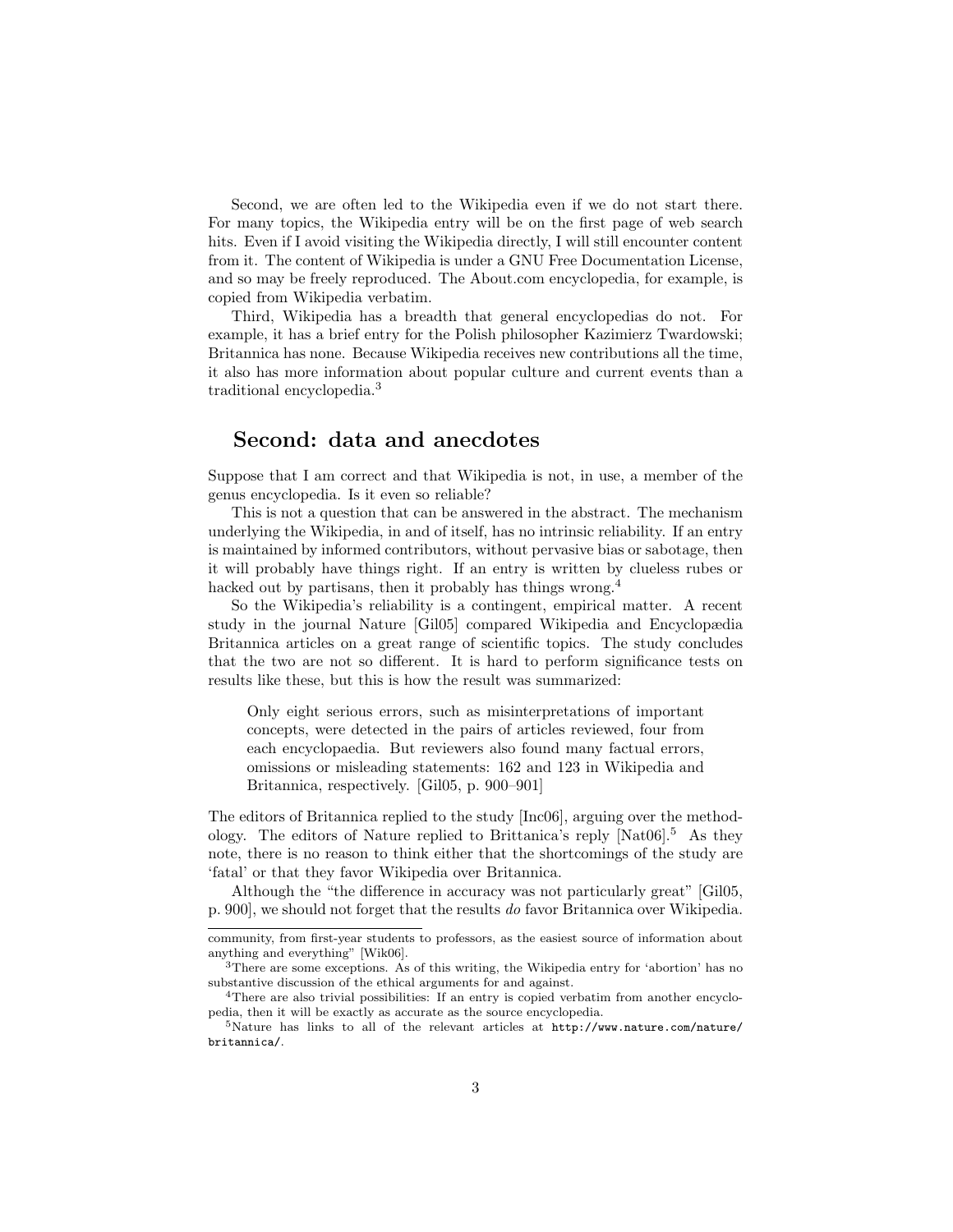|                  | Wikipedia |   |  | <b>Britannica</b> |                                        |  |
|------------------|-----------|---|--|-------------------|----------------------------------------|--|
|                  | Inf.      |   |  |                   | Min.Err. Maj.Err Inf. Min.Err. Maj.Err |  |
| Rawls            |           |   |  |                   |                                        |  |
| Husserl          |           | 3 |  | 19                | 16                                     |  |
| <b>Bioethics</b> |           |   |  |                   |                                        |  |
| total            |           |   |  | 20                |                                        |  |

Table 1: Wikipedia versus Britannica on philosophical topics.

The Wikipedia articles, considered altogether, contain 32% more errors than the Britannica articles. There are other differences which are not mentioned in the Nature article but can be calculated from the raw data (provided on the Nature website). In addition to having more errors overall, Wikipedia entries varied more than Britannica entries. Britannica had a mean error per article of 3.0, with a standard deviation of 2.4; Wikipedia had a mean error per article of 3.9, with a standard deviation of 3.5. Wikipedia contained more entries than Britannica with zero errors, but two Wikipedia articles were worse than the worst of Britannica's.

This wide variability should come as no surprise, since Wikipedia entries rely on contributors. Different entries will attract contributors. Given this wide variability in among Wikipedia's science entries, it is not clear whether the results of the Nature study generalize to entries about non-scientific topics. I have made a few tests in this regard.

I prepared material from Britannica and Wikipedia so that they could be blindly reviewed by three obliging experts. The topics covered included Rawls' theory of justice, Husserl and phenomenology, and bioethics. The topics were chosen because Britannica and Wikipedia provide similar depth, and because expert readers were readily available.<sup>6</sup> The readers were asked to identify infelicities, minor errors, and major errors in the articles. The definitions of each category are provided in an appendix to this paper.

I introduced the category of 'infelicity' because it is easy to make philosophical claims that are misleading but which are not, strictly speaking, incorrect especially when interpreting specific philosophers. Nevertheless, quantifying infelicities proved difficult. The reader in bioethics complains that the article from Wikipedia "doesn't exactly have errors. It's just bizarre. . . . The stuff on utilitarian bioethics is pure axe-grinding. It doesn't seem to have been written by someone in the field."

The numerical results are summarized in table 1, but they are something of a muddle. Britannica has fewer major errors overall, but more minor errors and infelicities.

Nevertheless, some of the reader comments are informative: The reader on Rawls identified (unbeknownst to him) the Wikipedia entry as "clearly worse"

 $6$ Often Wikipedia provides depth than Britannica. However, this is not always the case. Imeant to include the ethics of abortion in the study, but the Wikipedia article— which was locked because of controversy— had no substantive discussion of philosophical issues.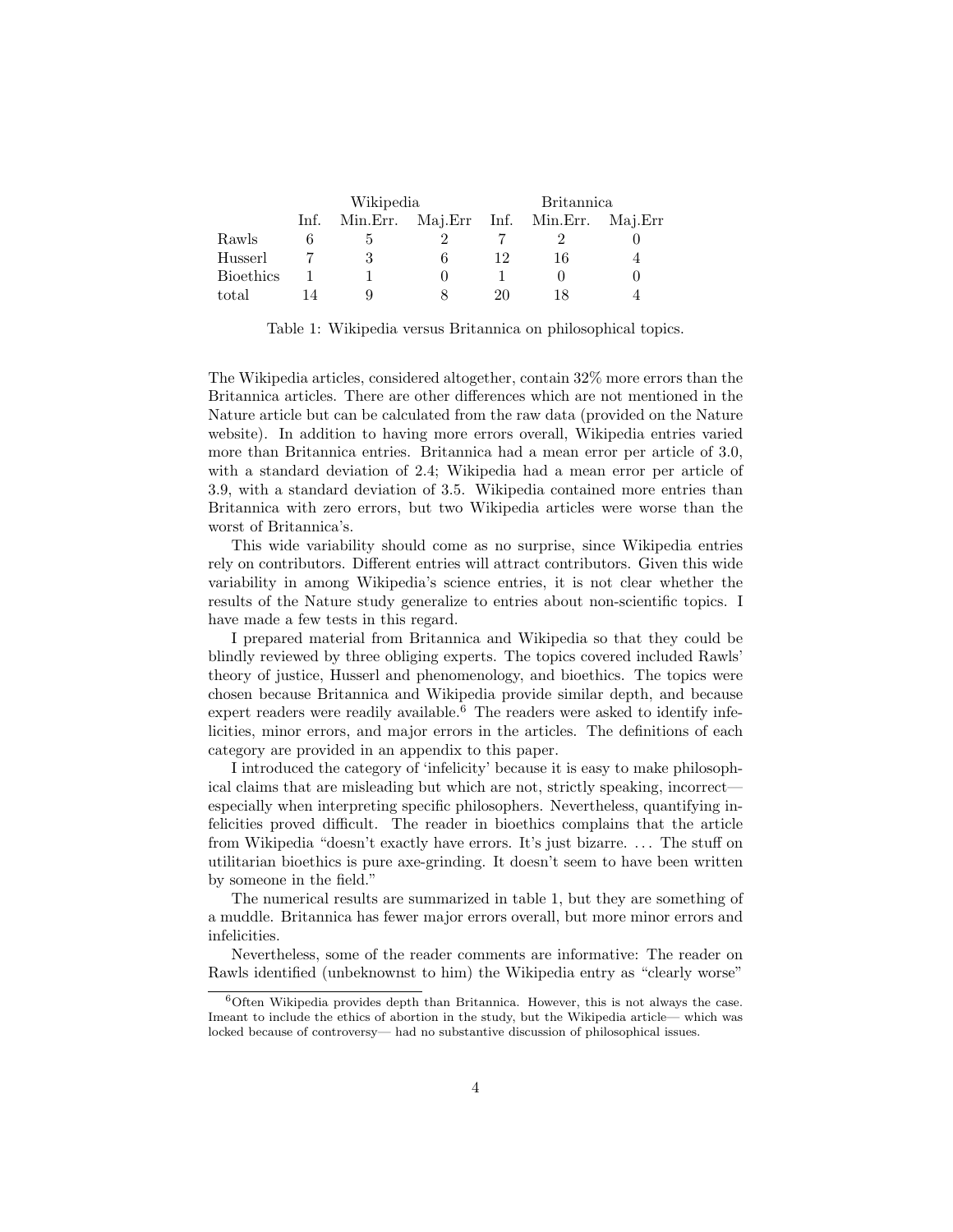than material from Britannica. The reader on Husserl wrote that one of the Wikipedia articles was his "favorite one, hands down." He added, "Now that's the way an encyclopedia entry on phenomenology should be organized."

Data like this tell us about Wikipedia entries at a particular time, but there have been many changes to the articles that I sent to readers since I collected them in May. Most of these are minor, but some of are substantive; for example, there is a new discussion of Rawl's The Law of Peoples and over 2500 words of new material on Husserl's connection to Frege, his criticisms of psychologism, and his philosophy of logic. Scoring the old articles does not tell us what to expect from this new material. We need a way of evaluating how Wikipedia changes over time.

Fortunately, Wikipedia itself provides information about the history of its entries. Any visitor to the site can view any previous versions of the entry or compare different versions side-by-side. Note that many users do not use this feature. When quickly consulting Wikipedia, one typically just views the current entry— if the current entry is misleading, then one is misled. However, the articles histories do tell us about the vigilance of Wikipedia's contributors. When an article is vandalized or when outrageous content is inserted, someone is quick to revert the article to its prior state. This often happens within a minute or two. Less outrageous errors, ones which slip past the first responders, may persist for much longer periods. As an illustration, imagine that Alice introduces an error into a section of the article on Zeno of Elea. Sometime later, the vandal Bob erases the section and replaces it with obscenity. The vigilant Charles detects the vandalism and reverts the entry to its prior state which includes Alice's error. Later still, visitor Dana fixes a formatting problem in another section of the article. It is not too long before Alice's error is no longer near the top of the list of recent changes. It is corrected at some point, perhaps, but during the interim people will read it when they consult the Wikipedia.<sup>7</sup> Moreover, duplicates of the entry will preserve Alice's error on other sites even after it has been corrected in Wikipedia.

I want to draw a modest lesson from all this: While some articles in the Wikipedia are rather good and others are abysmal, this is not merely a matter of extraordinary outliers. Wikipedia entries vary widely in quality. Mistakes and lies can persist long enough that they might be present in any entry you decide to consult.

### Third: some general considerations

Because of its spotty quality, using Wikipedia requires assessing the legitimacy of specific claims. If I read something in the Wikipedia, how can I tell whether or not to believe it? Let's consider four general ways that we might assess

 $7$  For more discussion on this point, see http://www.fecundity.info/foe/comments.php? y=06&m=07&entry=entry060727-031457.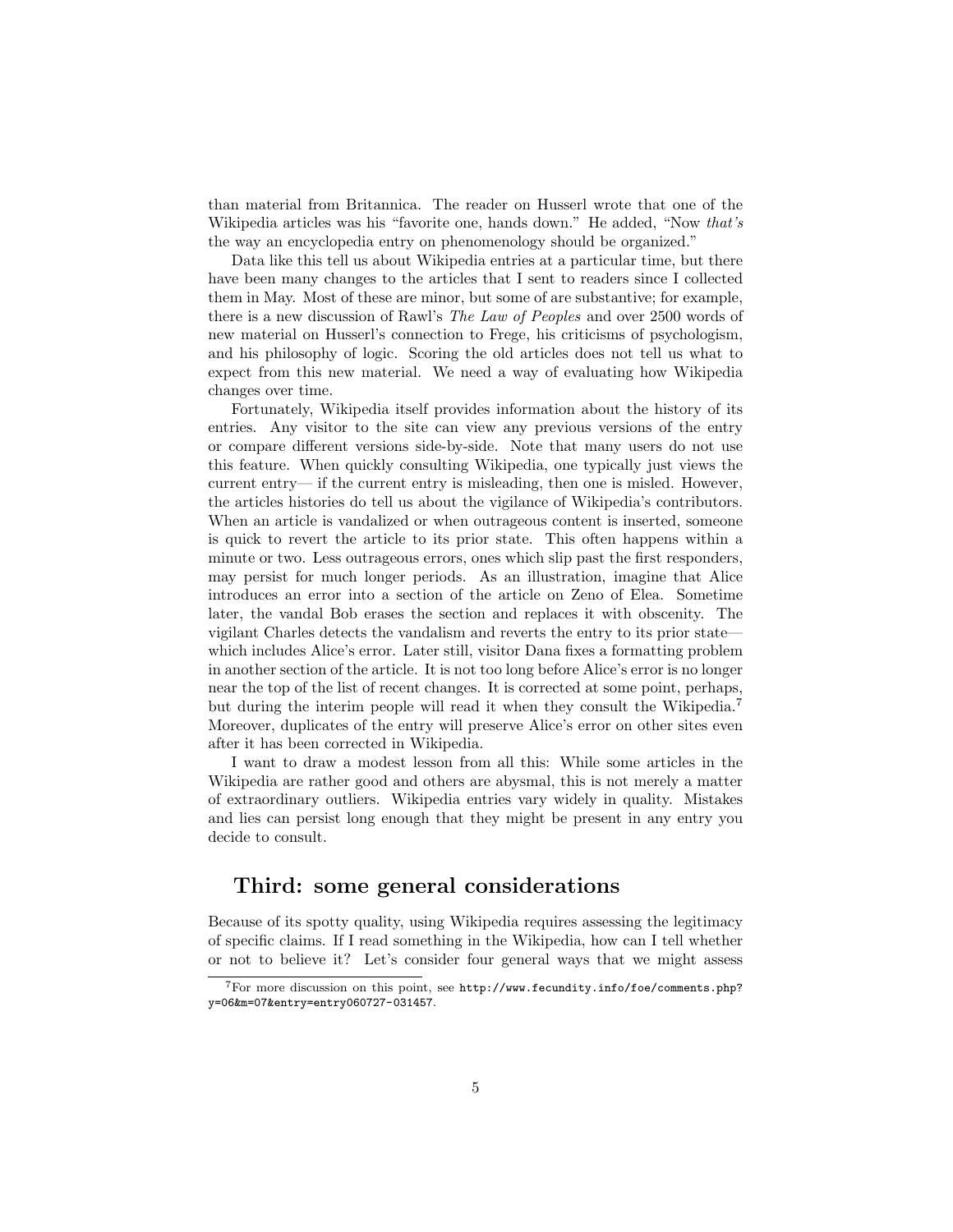#### claims.<sup>8</sup>

Appeal to Reliability involves relying on the reputation of the source. If I read an article on the New York Times website, I give it roughly the same weight as I would an article in the print edition. Note that this is not a question of knowing who the author is. If the Wikipedia were robustly reliable, then I would be justified in trusting claims found in it. Yet the Wikipedia is not so reliable. The quality of its entries varies widely.

Appeal to Plausibility involves assessing whether the claims sound like they are even in the right ball park. This can be done either in terms of style or in terms of content.

Consider style first: Imagine I read a website maintained by a single author, and it makes some claims about astrophysics. If it is written in sentence fragments and marred by mispellings, that alone makes me disinclined to trust it. Similarly, if it reads like a potboiler romance, then I distrust it regardless of the specific claims made. If the author at least sounds like a physicist, then the claims pass a preliminary test. The test is not infallible, but it does help to sort out those that merit no further attention.

Appeal to plausible style, as a method, is frustrated by the collective nature of the Wikipedia. As we can tell by looking at articles' histories, contributors will often edit Wikipedia articles and merely correct the formatting, add hyperlinks, or fix usage. These contributors are prettying up any mistakes that might be in the article. The style will make the claims seem more plausible without making any changes to the content.

One might object: Surely these contributors who prune entries would also weed out any wild, ridiculous falsities. I concede this, but it is not as much of a virtue as it might at first appear. More on this in a moment.

Appeal to plausible content involves considering whether the claim is even prima facie plausible. If a claim is obviously false, then I should not believe it when I read it in the Wikipedia.

Consider again the pruning contributors to Wikipedia. By removing claims that are obviously false, they assure that only plausible claims remain— yet these might be either true claims or plausible falsehoods.

To make this worry precise, let's simplify and suppose that intuitions of plausibility are an oracle that answers 'yes' or 'no' when asked whether it is wise to believe a claim. Suppose that they are incredibly reliable, such that if a claim is true then intuition necessarily says 'yes' and if a claim is false then there is a 95% chance that intuition says 'no.' It does not immediately follow from this assumption that we should believe a claim if intuition says 'yes' about it. Rather, it is crucial to know about the population of claims from which this claim was drawn. If there are many false claims and only a few true ones, then

<sup>&</sup>lt;sup>8</sup>In the paper where these are introduced [Mag01], I argued that combinations and variants of these methods exhausted the possibilities. I am not relying on that claim here.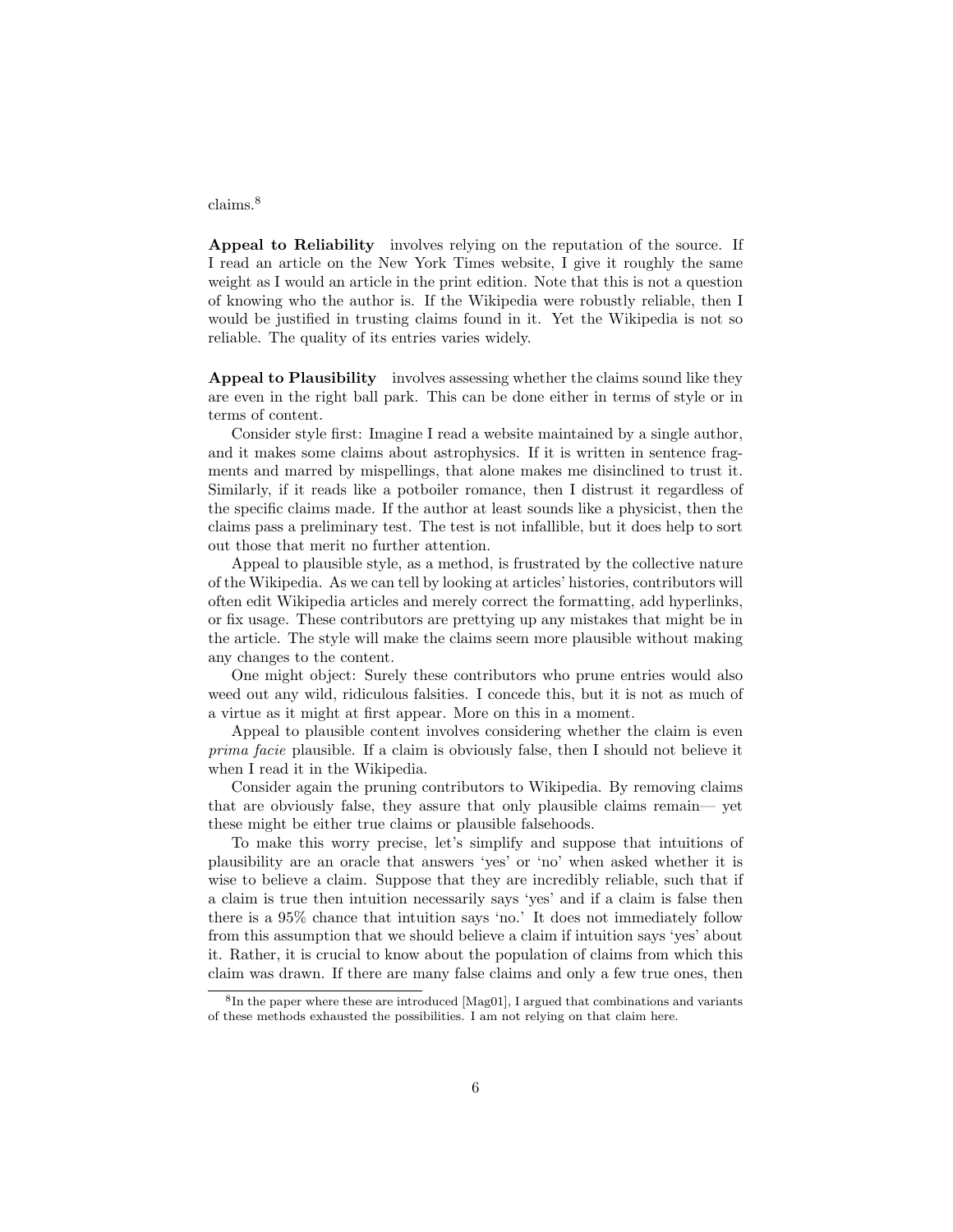a 'yes' answer is more likely to be a false positive than it is to be an actual mark of truth.

Consider the population of claims in the Wikipedia. It begins as a mixture of true claims and false claims. Now the pruning contributors go to work and correct the style and formatting of the entries. If they find an implausible claim, one to which intuition says 'no', then they remove it. The final population of claims contains only ones to which intuition says 'yes', but it contains false claims as well as true ones. The exact density of truth will depend on the density of truth in the starting population, but it has no upper or lower bound.<sup>9</sup> For example, if 9 in 10 claims in the original pool are false, then 1 in 3 claims judged to be plausible will nonetheless be false.<sup>10</sup>

Our intuitions of plausibility are not a reliable oracle. Prima facie plausibility is hit-or-miss. Nevertheless, the lesson generalizes. When many of the implausible claims are summarily removed, the probability that an arbitrary plausible claim is true depends on the density of truth among input claims but we never see the great mass of implausible claims that were excised. Appeal to plausibility will lead us astray with Wikipedia more than with a single authored source, just because other people have gone ahead ahead of us and weeded out the flatly implausible claims.<sup>11</sup>

Calibration involves checking the facts where you can and extrapolating: If the source gets things right on matters you can check, then that is some reason to believe that it gets things right on matters you cannot check.

Again, the collaborative nature of the Wikipedia frustrates this method. If the things that you can check independently are the things that other people could check, then those things will probably be correct— someone will have corrected any mistakes. The correctness on those points will fail to be evidence for the correctness on the remainder, if the background knowledge of honest and conscientious contributors runs out where yours does.

Sampling involves checking multiple sources and comparing them against one another. Of course, if I just look at Wikipedia, then I have not bothered to sample. Even if I do sample, however, I am frustrated: Contributors may copy from known sources to Wikipedia and from Wikipedia to their own webpages, so sampling is apt to overcount any claim that persisted in a Wikipedia entry.

### Conclusion

I have argued that we should not assimilate Wikipedia to the kind encyclopedia. For one thing, we use it differently. Moreover, it frustrates the methods by

 $9^9$ For more about base rates— especially base rates of truth— see [MC04].

<sup>10</sup>If 9 in 10 false seems like too grim a ratio, recall that there are a great many changes made to Wikipedia articles that are immediately undone.

 $11$ There is a further, related problem: Contributors may also remove true claims that seem counterintuitive.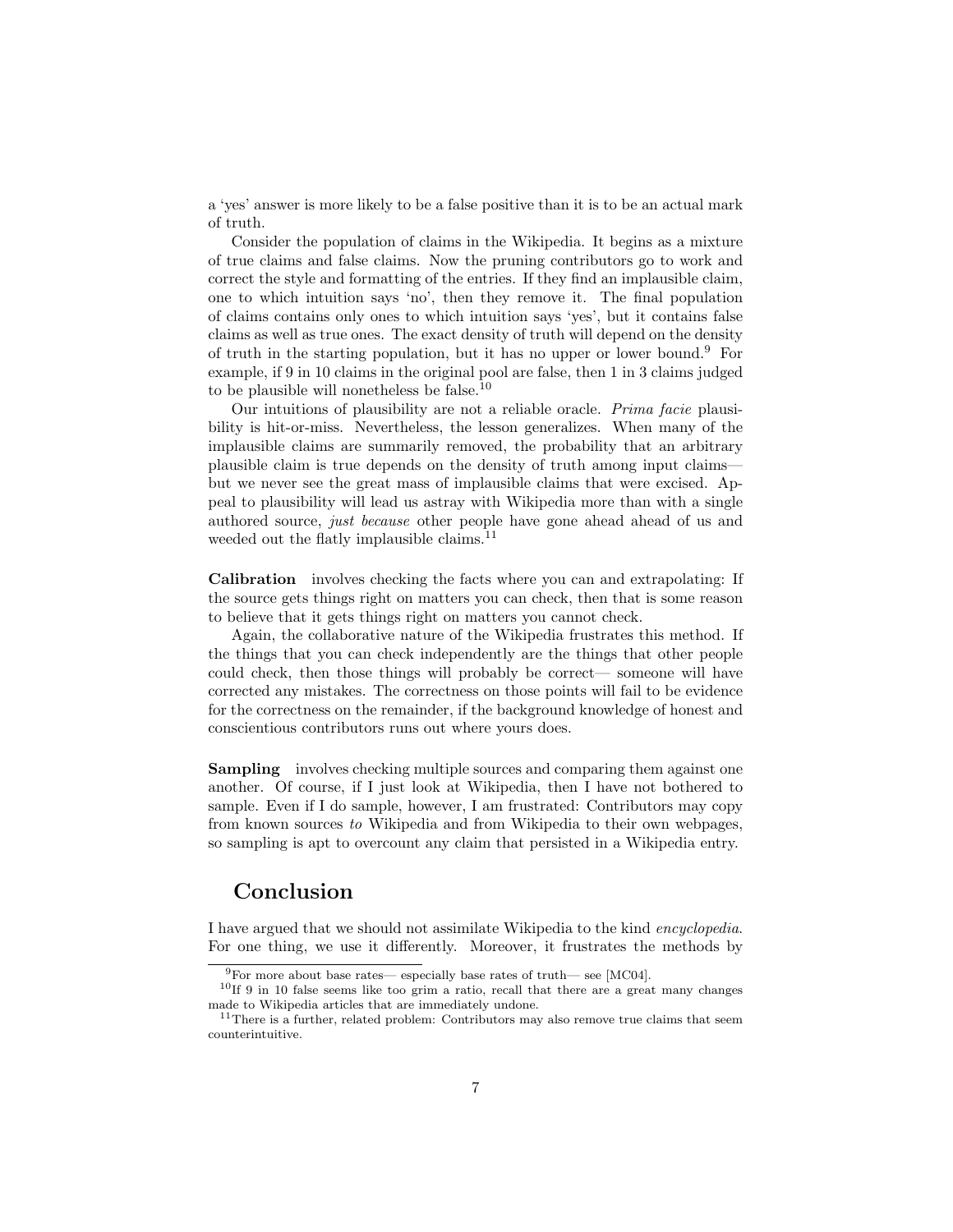which we judge the claims of traditional information sources like encyclopedias. This does not mean that Wikipedia is worthless or that we ought not use it at all. Yet it does mean that we should be wary of it and that we should try to develop methods which are suitable to it.

# Appendix: Methodology

The experts whose reports are summarized in table 1 were given these instructions:

Attached are a number of articles taken from different sources. You are asked to read each item and judge its accuracy. Keep a tally of the number of mistakes in each, organizing mistakes into the following categories:

Infelicities are points at which the article presents an eccentric or peculiar interpretation of some point; it is not strictly-speaking incorrect, but it fails to represent the dominant philosophical opinion.

Minor errors are mistakes that would not seriously effect the readers understanding of the issue.

Major errors seriously misrepresent the issue or facts.

You should decide what counts as a discrete mistake. I appreciate that it is difficult to count mistakes in this way, but please try to be consistent between entries.

# References

- [Gil05] Jim Giles. Internet encyclopedias go head to head. Nature, 438:900– 901, December 15 2005.
- [Inc06] Encyclopædia Britannica, Inc. Fatally flawed, March 2006. http: //corporate.britannica.com/britannica\_nature\_response.pdf.
- [Mag01] P.D. Magnus. Reliability on the crowded net: Finding the truth in a web of deceit. In *MacHack 16 (proceedings)*. MacHack: the Conference for Leading Edge Developers, 2001. http://hdl.handle.net/1951/ 25991.
- [MC04] P.D. Magnus and Craig Callender. Realist ennui and the base rate fallacy. Philosophy of Science, 71(3):320–338, July 2004.
- [Nat06] Britannica attacks. . . and we respond. Nature, 440:582, March 30 2006.
- [Str06] Randall Stross. Anonymous source is not the same as open source. New York Times, 2006. March 12. http://www.nytimes.com/2006/ 03/12/business/yourmoney/12digi.html.